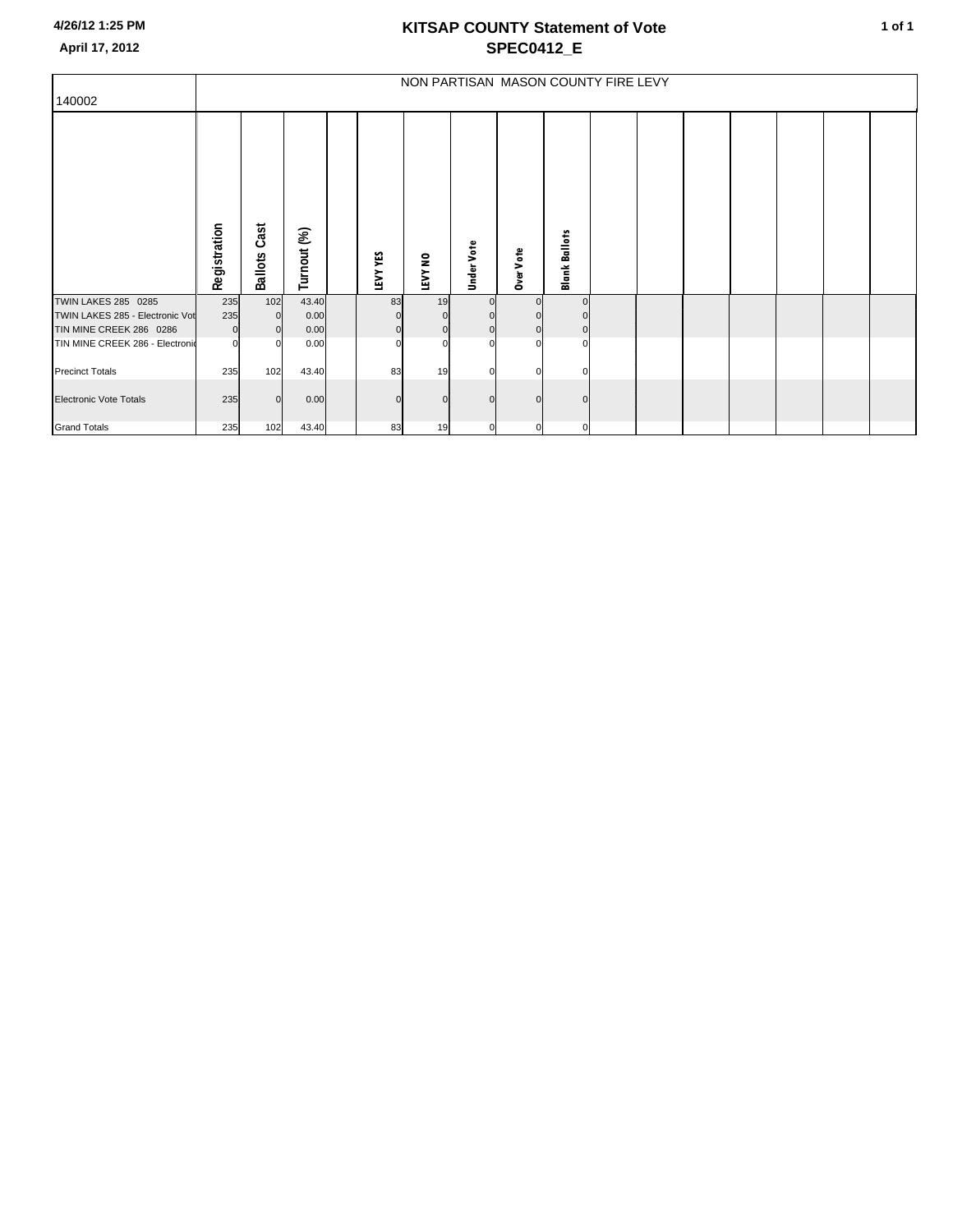|                                                         | NON PARTISAN SOUTH KITSAP FIRE TAX LIMIT INCREASE |                     |               |  |                       |                     |                |                      |                  |  |                                                      |  |  |           |  |  |
|---------------------------------------------------------|---------------------------------------------------|---------------------|---------------|--|-----------------------|---------------------|----------------|----------------------|------------------|--|------------------------------------------------------|--|--|-----------|--|--|
| 140003                                                  |                                                   |                     |               |  |                       |                     |                |                      |                  |  |                                                      |  |  |           |  |  |
|                                                         | Registration                                      | <b>Ballots Cast</b> | Turnout (%)   |  |                       |                     | Under Vote     | Over Vote            | Blank Ballots    |  |                                                      |  |  |           |  |  |
| ROCKY POINT 083 0083                                    | 1047                                              | 378                 | 36.10         |  | ٧É<br>207             | $\mathbf{S}$<br>171 | $\mathbf 0$    | $\overline{0}$       | $\mathbf 0$      |  |                                                      |  |  |           |  |  |
| ROCKY POINT 083 - Electronic V                          | 1047                                              | $\mathbf 0$         | 0.00          |  | $\overline{0}$        | $\overline{0}$      | $\pmb{0}$      | $\Omega$             |                  |  |                                                      |  |  |           |  |  |
| POWERLINE 086 0086                                      | 13                                                | $\overline{c}$      | 15.38         |  |                       | $***$               | ******         |                      |                  |  | <b>Insufficient Turnout to Protect Voter Privacy</b> |  |  | ********* |  |  |
| POWERLINE 086 - Electronic Vot                          | 13                                                | 0                   | 0.00          |  |                       | 0                   | 0              |                      |                  |  |                                                      |  |  |           |  |  |
| MARION 090 0090                                         | 187                                               | 42                  | 22.46         |  | 32                    | 10                  | 0              |                      |                  |  |                                                      |  |  |           |  |  |
| MARION 090 - Electronic Vote<br>NAVY YARD CITY 095 0095 | 187<br>916                                        | $\mathbf 0$<br>246  | 0.00<br>26.86 |  | $\mathbf 0$<br>146    | $\Omega$<br>100     | 0<br>$\Omega$  |                      |                  |  |                                                      |  |  |           |  |  |
| NAVY YARD CITY 095 - Electroni                          | 916                                               | $\mathbf 0$         | 0.00          |  | $\Omega$              | $\Omega$            | $\Omega$       | $\Omega$             | $\Omega$         |  |                                                      |  |  |           |  |  |
| PORT ORCHARD 201 0201                                   | 672                                               | 279                 | 41.52         |  | 197                   | 82                  | $\Omega$       | $\Omega$             | $\Omega$         |  |                                                      |  |  |           |  |  |
| PORT ORCHARD 201 - Electronio                           | 672                                               | 0                   | 0.00          |  | $\Omega$              | 0                   |                |                      | 0                |  |                                                      |  |  |           |  |  |
| PORT ORCHARD 202 0202                                   | 1020                                              | 322                 | 31.57         |  | 205                   | 117                 |                |                      | C                |  |                                                      |  |  |           |  |  |
| PORT ORCHARD 202 - Electronio                           | 1020                                              | $\mathbf 0$         | 0.00          |  | 0                     | $\Omega$            |                |                      | C                |  |                                                      |  |  |           |  |  |
| PORT ORCHARD 203 0203                                   | 1353                                              | 393                 | 29.05         |  | 263                   | 129                 |                | $\Omega$             |                  |  |                                                      |  |  |           |  |  |
| PORT ORCHARD 203 - Electronic<br>PORT ORCHARD 204 0204  | 1353<br>767                                       | $\mathbf 0$<br>287  | 0.00<br>37.42 |  | $\mathbf 0$<br>181    | $\Omega$<br>105     |                | $\Omega$             |                  |  |                                                      |  |  |           |  |  |
| PORT ORCHARD 204 - Electronio                           | 767                                               | 0                   | 0.00          |  | $\Omega$              | 0                   |                |                      | 0                |  |                                                      |  |  |           |  |  |
| PORT ORCHARD 205 0205                                   | 1882                                              | 899                 | 47.77         |  | 552                   | 347                 |                |                      | O                |  |                                                      |  |  |           |  |  |
| PORT ORCHARD 205 - Electronio                           | 1882                                              | 0                   | 0.00          |  | 0                     | 0                   |                |                      | $\Omega$         |  |                                                      |  |  |           |  |  |
| PORT ORCHARD 206 0206                                   | 2                                                 | $\mathbf 0$         | 0.00          |  | $\Omega$              | $\Omega$            |                |                      | $\Omega$         |  |                                                      |  |  |           |  |  |
| PORT ORCHARD 206 - Electronio                           | 2                                                 | 0                   | 0.00          |  | 0                     | $\mathbf 0$         |                | $\Omega$             | $\Omega$         |  |                                                      |  |  |           |  |  |
| PORT ORCHARD 207 0207<br>PORT ORCHARD 207 - Electronio  | 27<br>27                                          | 12<br>0             | 44.44<br>0.00 |  | $\overline{2}$<br>0   | 10<br>0             | $\Omega$       | $\Omega$             | $\Omega$<br>0    |  |                                                      |  |  |           |  |  |
| PORT ORCHARD 208 0208                                   | $\mathbf 0$                                       | -0                  | 0.00          |  | $\Omega$              | $\Omega$            |                |                      | $\Omega$         |  |                                                      |  |  |           |  |  |
| PORT ORCHARD 208 - Electronio                           | $\mathbf 0$                                       | 0                   | 0.00          |  | 0                     | $\Omega$            |                |                      | 0                |  |                                                      |  |  |           |  |  |
| ANNAPOLIS 212 0212                                      | 1151                                              | 472                 | 41.01         |  | 275                   | 197                 | $\Omega$       |                      | $\Omega$         |  |                                                      |  |  |           |  |  |
| ANNAPOLIS 212 - Electronic Vote                         | 1151                                              | $\mathbf 0$         | 0.00          |  | $\mathbf 0$           | $\Omega$            | $\Omega$       | $\Omega$             | $\Omega$         |  |                                                      |  |  |           |  |  |
| BRASCH 213 0213                                         | 1734                                              | 625                 | 36.04         |  | 386                   | 239                 | $\Omega$       | $\Omega$             | $\Omega$<br>0    |  |                                                      |  |  |           |  |  |
| BRASCH 213 - Electronic Vote<br>BETHEL 215 0215         | 1734<br>363                                       | 0<br>145            | 0.00<br>39.94 |  | 0<br>102              | 0<br>43             |                |                      | C                |  |                                                      |  |  |           |  |  |
| BETHEL 215 - Electronic Vote                            | 363                                               | $\mathbf 0$         | 0.00          |  | $\mathbf 0$           | $\Omega$            |                |                      | $\Omega$         |  |                                                      |  |  |           |  |  |
| MINTERBROOK 216 0216                                    | 1232                                              | 447                 | 36.28         |  | 230                   | 217                 | $\Omega$       |                      |                  |  |                                                      |  |  |           |  |  |
| MINTERBROOK 216 - Electronic                            | 1232                                              | $\mathbf 0$         | 0.00          |  | $\mathbf 0$           | $\Omega$            | $\Omega$       | $\Omega$             | $\Omega$         |  |                                                      |  |  |           |  |  |
| SPRING CREEK 217 0217                                   | 693                                               | 270                 | 38.96         |  | 165                   | 103                 | $\overline{2}$ | $\Omega$             |                  |  |                                                      |  |  |           |  |  |
| SPRING CREEK 217 - Electronic<br><b>BURLEY 218 0218</b> | 693<br>935                                        | 0<br>371            | 0.00<br>39.68 |  | $\overline{0}$<br>178 | 0<br>192            | 0              | $\mathbf 0$<br>0     | $\mathbf 0$      |  |                                                      |  |  |           |  |  |
| BURLEY 218 - Electronic Vote                            | 935                                               | 0                   | 0.00          |  | $\overline{0}$        | $\mathbf 0$         | 0              | $\mathbf 0$          | O                |  |                                                      |  |  |           |  |  |
| HUNTER 219 0219                                         | 830                                               | 294                 | 35.42         |  | 121                   | 173                 | $\Omega$       | $\Omega$             | $\Omega$         |  |                                                      |  |  |           |  |  |
| HUNTER 219 - Electronic Vote                            | 830                                               | $\mathbf 0$         | 0.00          |  | $\mathbf 0$           | $\mathbf 0$         | $\mathbf 0$    | $\mathbf 0$          | $\Omega$         |  |                                                      |  |  |           |  |  |
| ALASKA 221 0221                                         | 1237                                              | 498                 | 40.26         |  | 307                   | 190                 | $\overline{1}$ | $\mathbf 0$          |                  |  |                                                      |  |  |           |  |  |
| ALASKA 221 - Electronic Vote<br>WOODRIDGE 222 0222      | 1237<br>558                                       | $\mathbf 0$<br>217  | 0.00<br>38.89 |  | 0<br>126              | 0<br>91             | 0<br>0         | $\Omega$<br>$\Omega$ | 0<br>$\Omega$    |  |                                                      |  |  |           |  |  |
| WOODRIDGE 222 - Electronic Vo                           | 558                                               | 0                   | 0.00          |  | 0                     | 0                   | 0              | O                    | $\Omega$         |  |                                                      |  |  |           |  |  |
| NEBRASKA 223 0223                                       | 825                                               | 268                 | 32.48         |  | 157                   | 111                 | $\Omega$       | $\Omega$             | $\Omega$         |  |                                                      |  |  |           |  |  |
| NEBRASKA 223 - Electronic Vote                          | 825                                               | $\mathbf 0$         | 0.00          |  | $\mathbf 0$           | $\mathbf 0$         | $\Omega$       | $\Omega$             | $\Omega$         |  |                                                      |  |  |           |  |  |
| WHISPERING PINES 227 0227                               | 992                                               | 345                 | 34.78         |  | 180                   | 164                 | $\mathbf 1$    | $\Omega$             |                  |  |                                                      |  |  |           |  |  |
| WHISPERING PINES 227 - Electr<br>FERNWOOD 230 0230      | 992<br>1069                                       | 0<br>428            | 0.00<br>40.04 |  | 0<br>240              | 0<br>188            | 0<br>0         | $\Omega$             | 0<br>$\Omega$    |  |                                                      |  |  |           |  |  |
| FERNWOOD 230 - Electronic Vot                           | 1069                                              | $\mathbf 0$         | 0.00          |  | 0                     | 0                   | 0              | 0                    | $\Omega$         |  |                                                      |  |  |           |  |  |
| GLENWOOD 232 0232                                       | 1166                                              | 452                 | 38.77         |  | 245                   | 207                 | $\Omega$       | $\Omega$             | $\Omega$         |  |                                                      |  |  |           |  |  |
| GLENWOOD 232 - Electronic Vot                           | 1166                                              | $\mathbf 0$         | 0.00          |  | $\mathbf 0$           | $\mathbf{0}$        | $\mathbf 0$    | $\Omega$             | $\Omega$         |  |                                                      |  |  |           |  |  |
| HARPER 240 0240                                         | 733                                               | 319                 | 43.52         |  | 196                   | 123                 | $\mathbf{0}$   | $\Omega$             | $\Omega$         |  |                                                      |  |  |           |  |  |
| HARPER 240 - Electronic Vote                            | 733                                               | 0                   | 0.00          |  | 0                     | 0                   | 0              | $\Omega$             | 0                |  |                                                      |  |  |           |  |  |
| YUKON 241 0241<br>YUKON 241 - Electronic Vote           | 640<br>640                                        | 269<br>$\mathbf 0$  | 42.03<br>0.00 |  | 159<br>0              | 109<br>0            |                |                      | $\Omega$         |  |                                                      |  |  |           |  |  |
| WILSON CREEK 242 0242                                   | 685                                               | 256                 | 37.37         |  | 132                   | 124                 | $\Omega$       | $\Omega$             | $\Omega$         |  |                                                      |  |  |           |  |  |
| WILSON CREEK 242 - Electronic                           | 685                                               | $\mathbf 0$         | 0.00          |  | $\mathbf 0$           | $\mathbf 0$         | $\Omega$       | $\Omega$             | $\Omega$         |  |                                                      |  |  |           |  |  |
| LONG LAKE 245 0245                                      | 633                                               | 251                 | 39.65         |  | 154                   | 97                  | $\mathbf 0$    | $\mathbf 0$          | $\Omega$         |  |                                                      |  |  |           |  |  |
| LONG LAKE 245 - Electronic Vote                         | 633                                               | 0                   | 0.00          |  | 0                     | 0                   | 0              | $\Omega$             | 0                |  |                                                      |  |  |           |  |  |
| LOCKER 246 0246<br>LOCKER 246 - Electronic Vote         | 1088<br>1088                                      | 390<br>$\mathbf 0$  | 35.85<br>0.00 |  | 212<br>0              | 178<br>0            | 0<br>0         | 0<br>$\mathbf 0$     | 0<br>$\mathbf 0$ |  |                                                      |  |  |           |  |  |
| EBBERT 247 0247                                         | 917                                               | 365                 | 39.80         |  | 193                   | 172                 | $\mathbf 0$    | $\mathbf 0$          | $\mathbf 0$      |  |                                                      |  |  |           |  |  |
|                                                         |                                                   |                     |               |  |                       |                     |                |                      |                  |  |                                                      |  |  |           |  |  |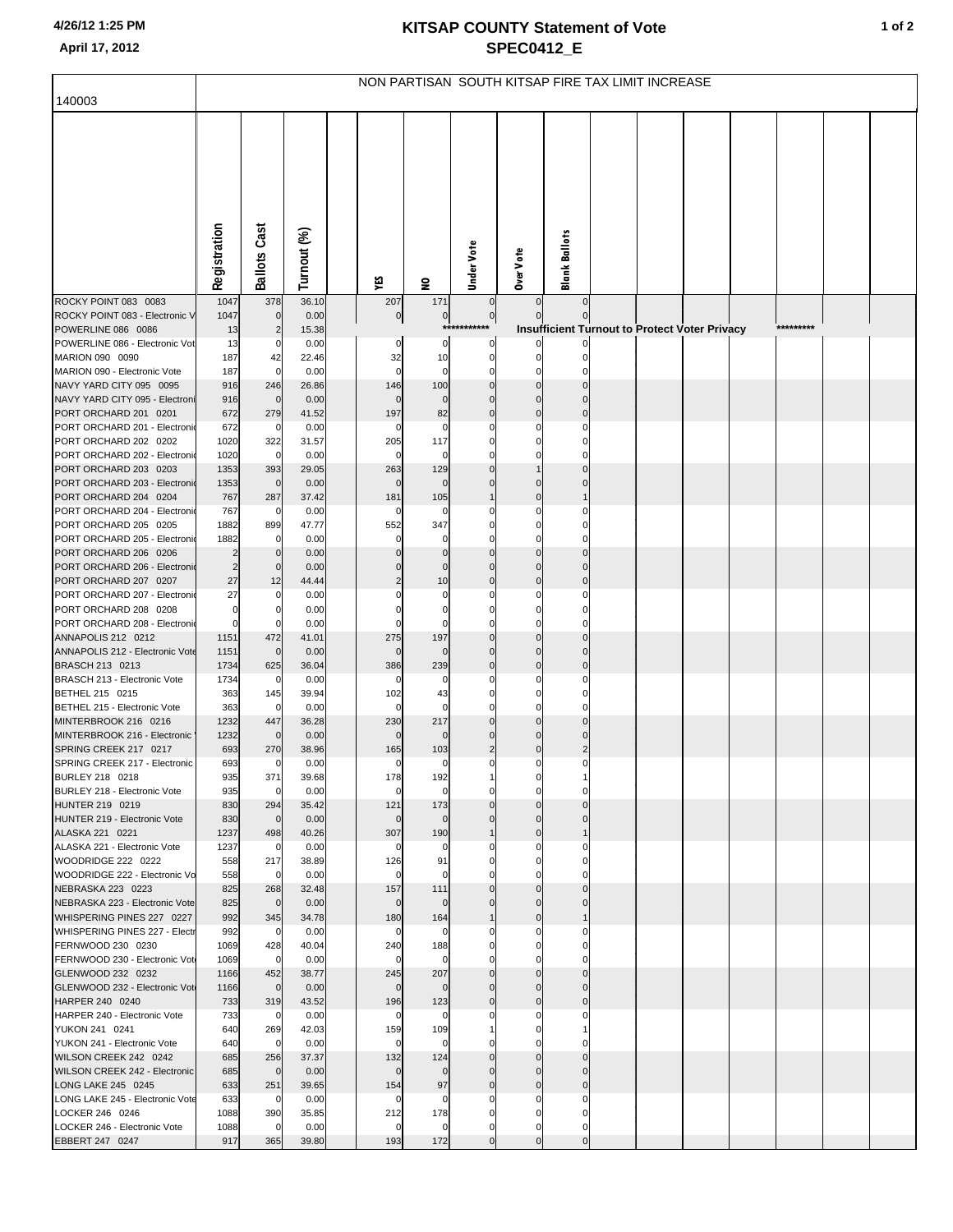|                                                           | NON PARTISAN SOUTH KITSAP FIRE TAX LIMIT INCREASE |                     |               |  |                    |                     |                                 |                         |                      |                                                      |  |  |  |           |  |  |
|-----------------------------------------------------------|---------------------------------------------------|---------------------|---------------|--|--------------------|---------------------|---------------------------------|-------------------------|----------------------|------------------------------------------------------|--|--|--|-----------|--|--|
| 140003                                                    |                                                   |                     |               |  |                    |                     |                                 |                         |                      |                                                      |  |  |  |           |  |  |
|                                                           |                                                   |                     |               |  |                    |                     |                                 |                         |                      |                                                      |  |  |  |           |  |  |
|                                                           |                                                   |                     |               |  |                    |                     |                                 |                         |                      |                                                      |  |  |  |           |  |  |
|                                                           |                                                   |                     |               |  |                    |                     |                                 |                         |                      |                                                      |  |  |  |           |  |  |
|                                                           |                                                   |                     |               |  |                    |                     |                                 |                         |                      |                                                      |  |  |  |           |  |  |
|                                                           |                                                   |                     |               |  |                    |                     |                                 |                         |                      |                                                      |  |  |  |           |  |  |
|                                                           |                                                   |                     |               |  |                    |                     |                                 |                         |                      |                                                      |  |  |  |           |  |  |
|                                                           |                                                   |                     |               |  |                    |                     |                                 |                         |                      |                                                      |  |  |  |           |  |  |
|                                                           |                                                   |                     |               |  |                    |                     |                                 |                         |                      |                                                      |  |  |  |           |  |  |
|                                                           | Registration                                      | <b>Ballots Cast</b> | Turnout (%)   |  | ٧ÉS                | $\mathbf{S}$        | Under Vote                      | Over Vote               | <b>Blank Ballots</b> |                                                      |  |  |  |           |  |  |
| EBBERT 247 - Electronic Vote                              | 917                                               | $\pmb{0}$           | 0.00          |  |                    | $\Omega$            |                                 |                         |                      |                                                      |  |  |  |           |  |  |
| LUNDBERG 250 0250                                         | 1034                                              | 390                 | 37.72         |  | 236                | 154                 |                                 | $\Omega$                |                      |                                                      |  |  |  |           |  |  |
| LUNDBERG 250 - Electronic Vote                            | 1034                                              | $\mathbf 0$         | 0.00          |  | $\mathbf 0$        | 0                   |                                 | $\Omega$                |                      |                                                      |  |  |  |           |  |  |
| CONVERSE 252 0252<br>CONVERSE 252 - Electronic Vote       | 857<br>857                                        | 273<br>0            | 31.86<br>0.00 |  | 179                | 94<br>$\Omega$      |                                 | 0                       |                      |                                                      |  |  |  |           |  |  |
| MANCHESTER 255 0255                                       | 502                                               | 273                 | 54.38         |  | 168                | 105                 |                                 |                         |                      |                                                      |  |  |  |           |  |  |
| MANCHESTER 255 - Electronic V                             | 502                                               | $\mathbf 0$         | 0.00          |  | $\mathbf 0$        | $\Omega$            |                                 |                         |                      |                                                      |  |  |  |           |  |  |
| EVERGREEN 257 0257                                        | 1168                                              | 500                 | 42.81         |  | 299                | 199                 | $\overline{2}$                  | $\Omega$                |                      |                                                      |  |  |  |           |  |  |
| EVERGREEN 257 - Electronic Vo<br>WILLOCK 258 0258         | 1168<br>1249                                      | $\mathbf 0$<br>479  | 0.00<br>38.35 |  | $\mathbf 0$<br>272 | $\mathbf 0$<br>206  | $\Omega$<br>0                   | $\Omega$                |                      |                                                      |  |  |  |           |  |  |
| WILLOCK 258 - Electronic Vote                             | 1249                                              | 0                   | 0.00          |  | 0                  | 0                   |                                 |                         |                      |                                                      |  |  |  |           |  |  |
| MULLENIX 260 0260                                         | 1275                                              | 483                 | 37.88         |  | 259                | 224                 |                                 |                         |                      |                                                      |  |  |  |           |  |  |
| MULLENIX 260 - Electronic Vote                            | 1275                                              | $\mathbf 0$         | 0.00          |  | $\Omega$           | $\Omega$            |                                 |                         |                      |                                                      |  |  |  |           |  |  |
| BANDIX 263 0263<br>BANDIX 263 - Electronic Vote           | 1133                                              | 377<br>$\mathbf 0$  | 33.27<br>0.00 |  | 214<br>$\mathbf 0$ | 163<br>$\mathbf 0$  | $\Omega$<br>0                   | $\Omega$<br>$\mathbf 0$ | C                    |                                                      |  |  |  |           |  |  |
| OLALLA 265 0265                                           | 1133<br>680                                       | 274                 | 40.29         |  | 133                | 141                 |                                 | $\Omega$                |                      |                                                      |  |  |  |           |  |  |
| OLALLA 265 - Electronic Vote                              | 680                                               | $\mathbf 0$         | 0.00          |  |                    | 0                   |                                 |                         |                      |                                                      |  |  |  |           |  |  |
| CRESCENT VALLEY 266 0266                                  | 866                                               | 328                 | 37.88         |  | 161                | 167                 | 0                               |                         |                      |                                                      |  |  |  |           |  |  |
| CRESCENT VALLEY 266 - Electr                              | 866                                               | $\mathbf 0$         | 0.00          |  | $\mathbf 0$        | $\Omega$            |                                 |                         |                      |                                                      |  |  |  |           |  |  |
| OVERLOOK 267 0267<br>OVERLOOK 267 - Electronic Vote       | 847<br>847                                        | 293<br>$\mathbf 0$  | 34.59<br>0.00 |  | 190<br>$\mathbf 0$ | 103<br>0            | $\Omega$<br>$\Omega$            | $\Omega$<br>$\Omega$    |                      |                                                      |  |  |  |           |  |  |
| MADRONA 269 0269                                          | 683                                               | 262                 | 38.36         |  | 176                | 85                  | 0                               |                         |                      |                                                      |  |  |  |           |  |  |
| MADRONA 269 - Electronic Vote                             | 683                                               | 0                   | 0.00          |  | 0                  | $\Omega$            |                                 |                         |                      |                                                      |  |  |  |           |  |  |
| PARKWOOD 270 0270                                         | 1010                                              | 388                 | 38.42         |  | 256                | 132                 |                                 |                         |                      |                                                      |  |  |  |           |  |  |
| PARKWOOD 270 - Electronic Vot                             | 1010                                              | $\mathbf 0$         | 0.00          |  | $\Omega$           | $\mathbf 0$         |                                 |                         |                      |                                                      |  |  |  |           |  |  |
| CONIFER 271 0271<br>CONIFER 271 - Electronic Vote         | 551<br>551                                        | 174<br>$\mathbf 0$  | 31.58<br>0.00 |  | 118<br>$\bf{0}$    | 56<br>$\pmb{0}$     | $\Omega$<br>$\Omega$            | $\Omega$<br>$\Omega$    |                      |                                                      |  |  |  |           |  |  |
| SEDGWICK 272 0272                                         | 1071                                              | 379                 | 35.39         |  | 207                | 172                 |                                 |                         |                      |                                                      |  |  |  |           |  |  |
| SEDGWICK 272 - Electronic Vote                            | 1071                                              | 0                   | 0.00          |  | $\Omega$           | 0                   |                                 |                         |                      |                                                      |  |  |  |           |  |  |
| SINCLAIR 275 0275                                         | 451                                               | 157                 | 34.81         |  | 92                 | 64                  |                                 |                         |                      |                                                      |  |  |  |           |  |  |
| SINCLAIR 275 - Electronic Vote<br>INLET VIEW 277 0277     | 451                                               | $\mathbf 0$<br>5    | 0.00          |  | $\mathbf 0$        | $\overline{0}$      | $\boldsymbol{0}$<br>*********** |                         |                      |                                                      |  |  |  | ********* |  |  |
| <b>INLET VIEW 277 - Electronic Vote</b>                   | 21<br>21                                          | $\mathbf 0$         | 23.81<br>0.00 |  | $\pmb{0}$          | $\overline{0}$      | $\mathbf 0$                     | $\overline{0}$          |                      | <b>Insufficient Turnout to Protect Voter Privacy</b> |  |  |  |           |  |  |
| SHERMAN HEIGHTS 278 0278                                  | 49                                                | 13                  | 26.53         |  | $\overline{7}$     | 6                   | $\pmb{0}$                       | $\overline{0}$          | $\mathbf 0$          |                                                      |  |  |  |           |  |  |
| SHERMAN HEIGHTS 278 - Electr                              | 49                                                | 0                   | 0.00          |  |                    |                     |                                 |                         |                      |                                                      |  |  |  |           |  |  |
| BERRY LAKE 279 0279                                       | 537                                               | 180                 | 33.52         |  | 106                | 74                  |                                 |                         |                      |                                                      |  |  |  |           |  |  |
| BERRY LAKE 279 - Electronic Vo<br>BELFAIR VALLEY 280 0280 | 537<br>301                                        | $\mathbf 0$<br>108  | 0.00<br>35.88 |  | $\Omega$<br>55     | $\Omega$<br>53      | $\Omega$                        | $\Omega$                |                      |                                                      |  |  |  |           |  |  |
| BELFAIR VALLEY 280 - Electroni                            | 301                                               | $\mathbf 0$         | 0.00          |  | $\mathbf 0$        | $\mathbf 0$         | $\Omega$                        | $\Omega$                |                      |                                                      |  |  |  |           |  |  |
| SUNNYSLOPE 281 0281                                       | 819                                               | 300                 | 36.63         |  | 159                | 141                 | 0                               | O                       |                      |                                                      |  |  |  |           |  |  |
| SUNNYSLOPE 281 - Electronic V                             | 819                                               | $\mathbf 0$         | 0.00          |  | $\Omega$           | $\Omega$            |                                 |                         |                      |                                                      |  |  |  |           |  |  |
| DICKENSON 282 0282                                        | 888                                               | 323<br>$\mathbf 0$  | 36.37         |  | 176                | 147                 |                                 |                         |                      |                                                      |  |  |  |           |  |  |
| DICKENSON 282 - Electronic Vot<br>DRIVE-IN 283 0283       | 888<br>49                                         | 9                   | 0.00<br>18.37 |  | $\boldsymbol{0}$   | $\overline{0}$      | $\bf{0}$<br>***********         |                         |                      | <b>Insufficient Turnout to Protect Voter Privacy</b> |  |  |  | ********* |  |  |
| DRIVE-IN 283 - Electronic Vote                            | 49                                                | $\mathbf 0$         | 0.00          |  | $\mathbf 0$        | $\overline{0}$      | $\boldsymbol{0}$                | $\Omega$                |                      |                                                      |  |  |  |           |  |  |
| LIGHTHOUSE POINT 292 0292                                 | 775                                               | 393                 | 50.71         |  | 230                | 163                 | 0                               |                         |                      |                                                      |  |  |  |           |  |  |
| LIGHTHOUSE POINT 292 - Electi                             | 775                                               | $\mathbf 0$         | 0.00          |  |                    | $\Omega$            | O                               |                         |                      |                                                      |  |  |  |           |  |  |
| WATERMAN 295 0295<br>WATERMAN 295 - Electronic Vote       | 536<br>536                                        | 246<br>$\mathbf 0$  | 45.90<br>0.00 |  | 129<br>$\Omega$    | 117<br>$\mathbf{0}$ | O                               |                         |                      |                                                      |  |  |  |           |  |  |
|                                                           |                                                   |                     |               |  |                    |                     |                                 |                         |                      |                                                      |  |  |  |           |  |  |
| <b>Precinct Totals</b>                                    | 42719                                             | 16149               | 37.80         |  | 9379               | 6757                | 10                              | 3                       | 8                    |                                                      |  |  |  |           |  |  |
|                                                           |                                                   |                     |               |  |                    |                     |                                 |                         |                      |                                                      |  |  |  |           |  |  |
| Electronic Vote Totals                                    | 42719                                             | 0                   | 0.00          |  |                    | $\Omega$            | O                               | n                       | r                    |                                                      |  |  |  |           |  |  |
| <b>Grand Totals</b>                                       | 42719                                             | 16149               | 37.80         |  | 9379               | 6757                | 10                              | 3                       | 8                    |                                                      |  |  |  |           |  |  |